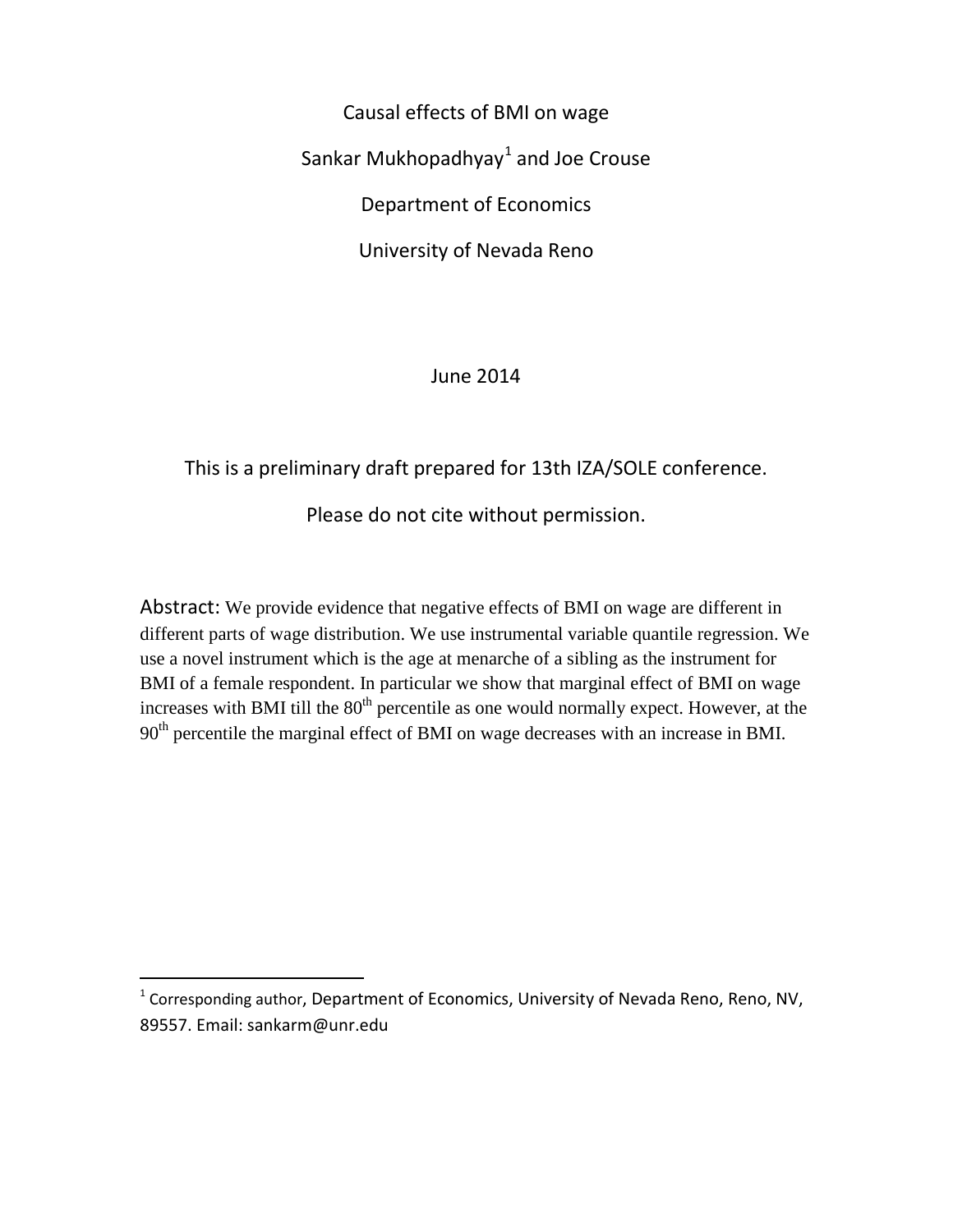#### **Introduction**

Obesity has become a salient global health concern in recent years due to its profound negative economic and social consequences. According to the Centers for Disease Control and Prevention (2012), the percentage of obese people in the United States rose from 19.4% in 1997 to an alarming 27.7% in 2011. Lakdawalla & Philipson (2009) state that more Americans are obese than smoke, use illegal drugs, or suffer from ailments unrelated to obesity.

The objective of this paper is to estimate the effect of obesity on earnings for women. Several studies (Register & Williams, 1990; Averett & Korenman, 1996; Pagan & Davilla, 1997; Behrman and Rosenzweig, 2001 ; Cawley, 2004; Atella et al., 2008; Johar & Katayama, 2012) that have found an inverse relationship between earnings and body weight for females. In this paper we revisit this issue. However, there are several important innovations in our paper compared to the literature.

1) We use a new instrument for BMI. We use age at menarche of a female sibling as an instrument for BMI of a respondent. Several studies have shown that age at menarche and adult BMI are strongly correlated (Trikudanathan et.al., 2013; Pearce and Leon 2005). Pearce and Leon (2005) show that age at menarche has an effect on adult BMI even after controlling for childhood BMI. They conclude that age at menarche is a marker for sexual maturation which in turn affects adult BMI. Age at menarche therefore provides us with exogenous variation in the BMI of a sibling. Furthermore, BMI of a sibling has been widely used as an instrument in this literature (Cawley, 2004; Johar & Katayama, 2012). Therefore it is plausible that age of menarche of a sibling would be correlated with the BMI of a female. The advantage is that if sibling BMI is a valid instrument (there is some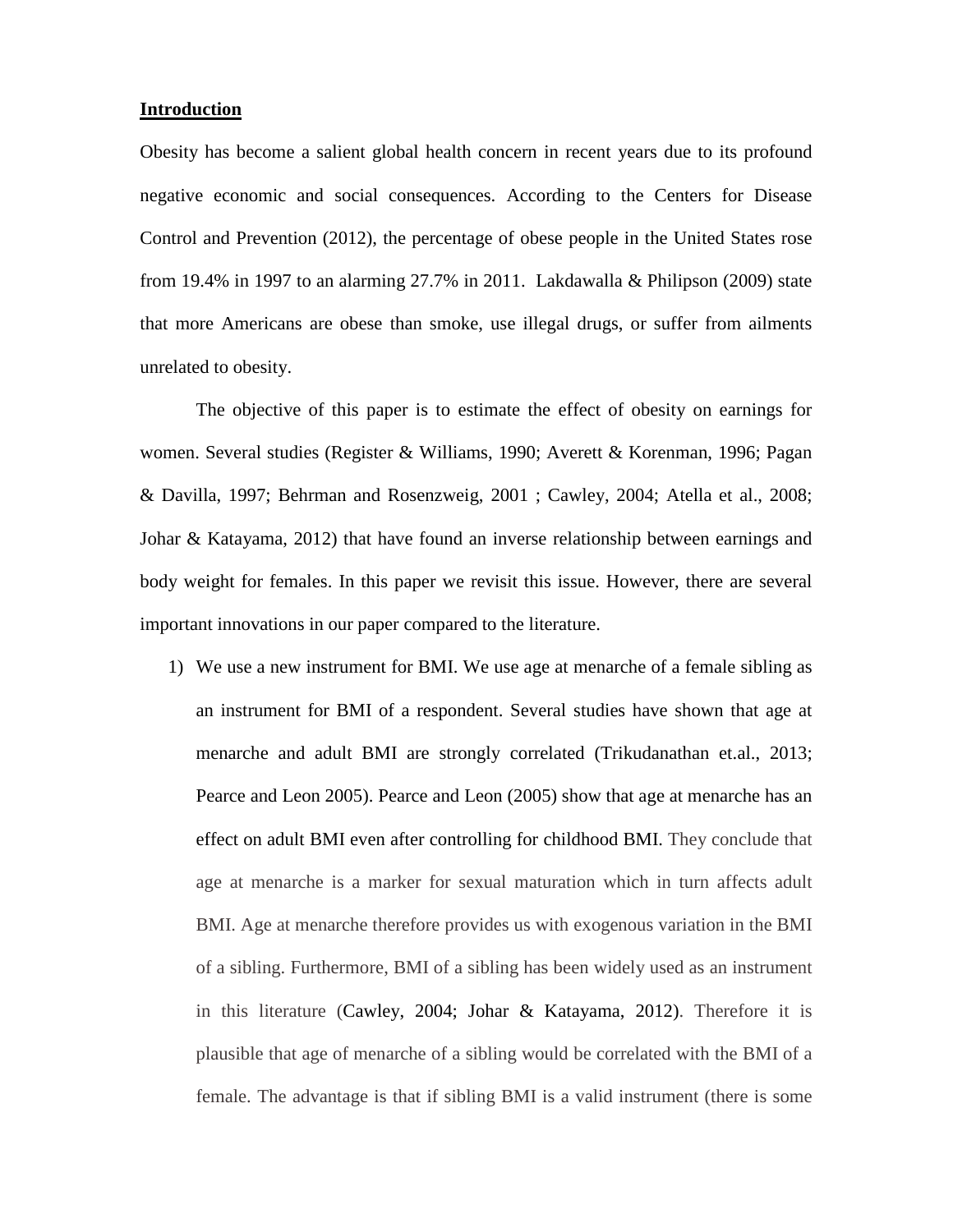evidence in the literature it is), age at menarche of a sibling will be valid. However, the converse is not necessarily true.

- 2) This literature thus far has pursued linear IV models with the exception of Kline and Tobias (2010) and Gregory and Rhum (2011). However, it is rather difficult to theoretically justify why a movement from underweight to normal-weight category will come with a wage penalty. Both the studies that allow for nonlinear relationship between BMI and wage find that the relationship in indeed nonlinear. Furthermore the existence of non-linear relationship may help in exploring the reasons behind the negative relationship between wage and BMI. For example Gregory and Rhum (2011) find that the decline in women's wage happens even in the "healthy" BMI range. This result leads them to conclude that the obesity penalty is not being driven by extra healthcare expenditure on obese workers as claimed by Bhattacharya & Bundorf (2009). We allow for potential non linearity as well. We use a control function approach to deal with the endogeneity, and therefore we can allow for nonlinearity in the endogenous variable.
- 3) Just as the effect of BMI on wage may be different on different parts of BMI distribution (i.e. the nonlinearity issue discussed above) there is no reason to think, ex ante, that the effect of BMI is same at all wage levels. There are only two studies in the literature, to the best of our knowledge that utilize quantile regression techniques in estimating the effect of obesity on earnings. Atella et al. (2008) use quantile regression but do not address the issue of potential endogeneity of BMI in their analysis. Johar & Katayama (2012) use an IV quantile regression technique with the same-sex siblings' body mass as an instrument (following Cawley, 2004). However, neither paper allow for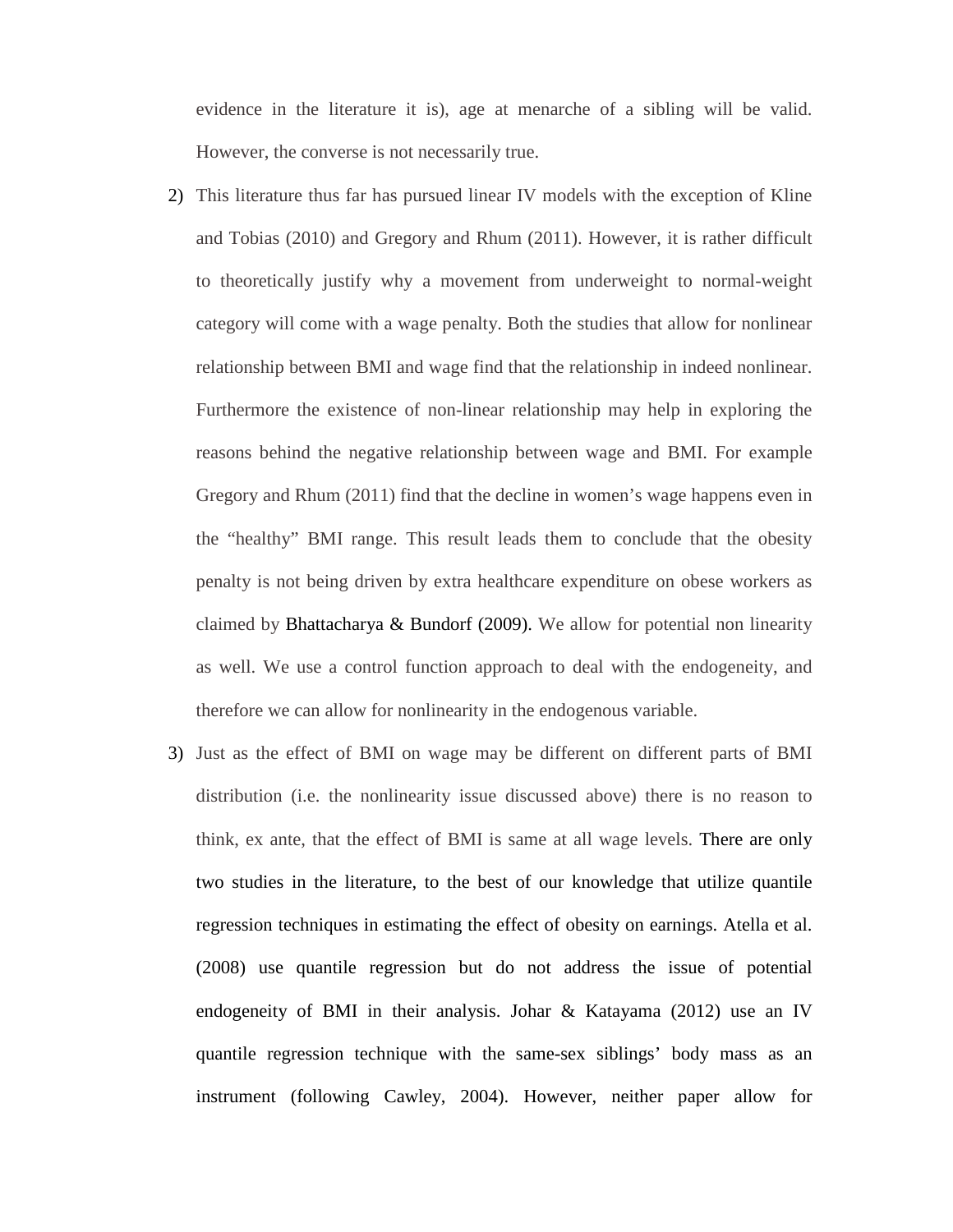nonlinearity in the effects of BMI on wage. Johar & Katayama (2012) find that body mass and wages are negatively correlated at all points in the wage distribution for females and the strength of this relationship is greater at higherwage levels. Therefore we use instrumental variable quantile regression (Lee, 2007) to determine whether the effect of BMI is different in different parts of the wage distribution.

## **Methods**

Here we are briefly presenting the instrumental variable quantile regression method as developed by Lee (2007) for application purposes. This method uses control function approach to address endogeneity and is different from instrumental variable quantile regression developed by Chernozhukov and Hansen (2004; 2006). Further details are available in Lee (2007). We want to estimate the following quantile regression equation

$$
lnW = B\beta_1(\tau) + B^2\beta_2(\tau) + X\gamma(\tau) + U
$$

Where B is BMI and  $B^2$  is squared BMI of an individual. We include both BMI and BMI squared in the wage equation because we expect that the effect on wage of an increase in BMI in the "healthy" range may be different from an increase in BMI in the "unhealthy" range. B is potentially endogenous and therefore so is  $B^2$ . X is a vector of control variables and U is the structural error term.  $\beta(\tau)$  and  $\gamma(\tau)$  are structural parameters with  $0 < \tau < 1$ . Given that we have endogenous regressors in our structural equation we have to use instrumental variable regression. In other words we need one or more variables that is correlated with satisfies the exclusion restriction. We plan to use the age at menarche of a female sibling as the instrument for BMI. Therefore linear instrumental variable quantile regression methods cannot be used. Let  $A$  be the instrument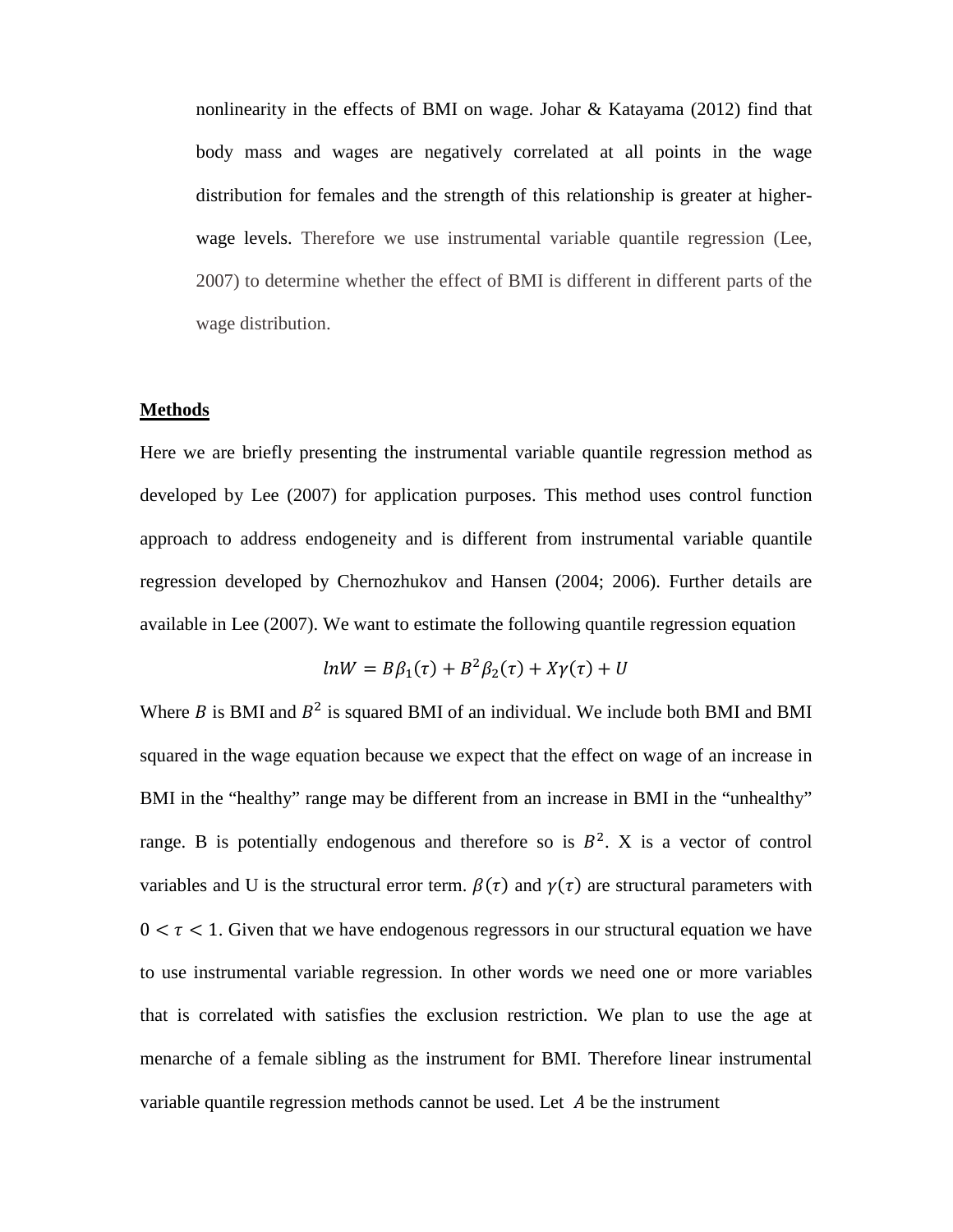$$
B = X\pi(\alpha) + A\theta(\alpha) + V
$$

Where V is reduced for error and  $0 < \alpha < 1$ . Lee (2007) page 3 outlines the assumptions required for this model. First one is that conditional on X and A,  $\tau$ -th quantile of the structural error (U) is a function of reduced form error (V), and the second one requires quantile independence of the reduced form error  $(V)$ . To estimate the model we used a modifiled version of Stata command "cqiv" developed by y Chernozhukov et al., (2012). The "cqiv" command was modified by the authors to obtain bootstrapped standard errors after adjusting for clustering.

#### **Data**

The data used in this study are from The National Longitudinal Survey of Youth (NLSY97) which was designed to represent the entire population of American youth. All sample members were between 12 to 16 years of age in 1997 when the first annual interview was conducted. The interviews have been conducted every year since then. This paper utilizes the available data from 1997 to 2011. In this paper we only report the results for white females. Results from black and Hispanic females are in the appendix.

Respondents are asked to report their race or ethnicity at the baseline of the NLSY97. As is conventional in this literature, we categorize the three groups as Black, Hispanic, and White. Our sample consists of 27.6% black individuals, 21.1% Hispanic individuals, and 51.3% white individuals. In constructing our dataset, males are excluded because of the nature of our instrumental variables approach. Women that are pregnant in a given year are excluded for that yearly observation since women face a situation of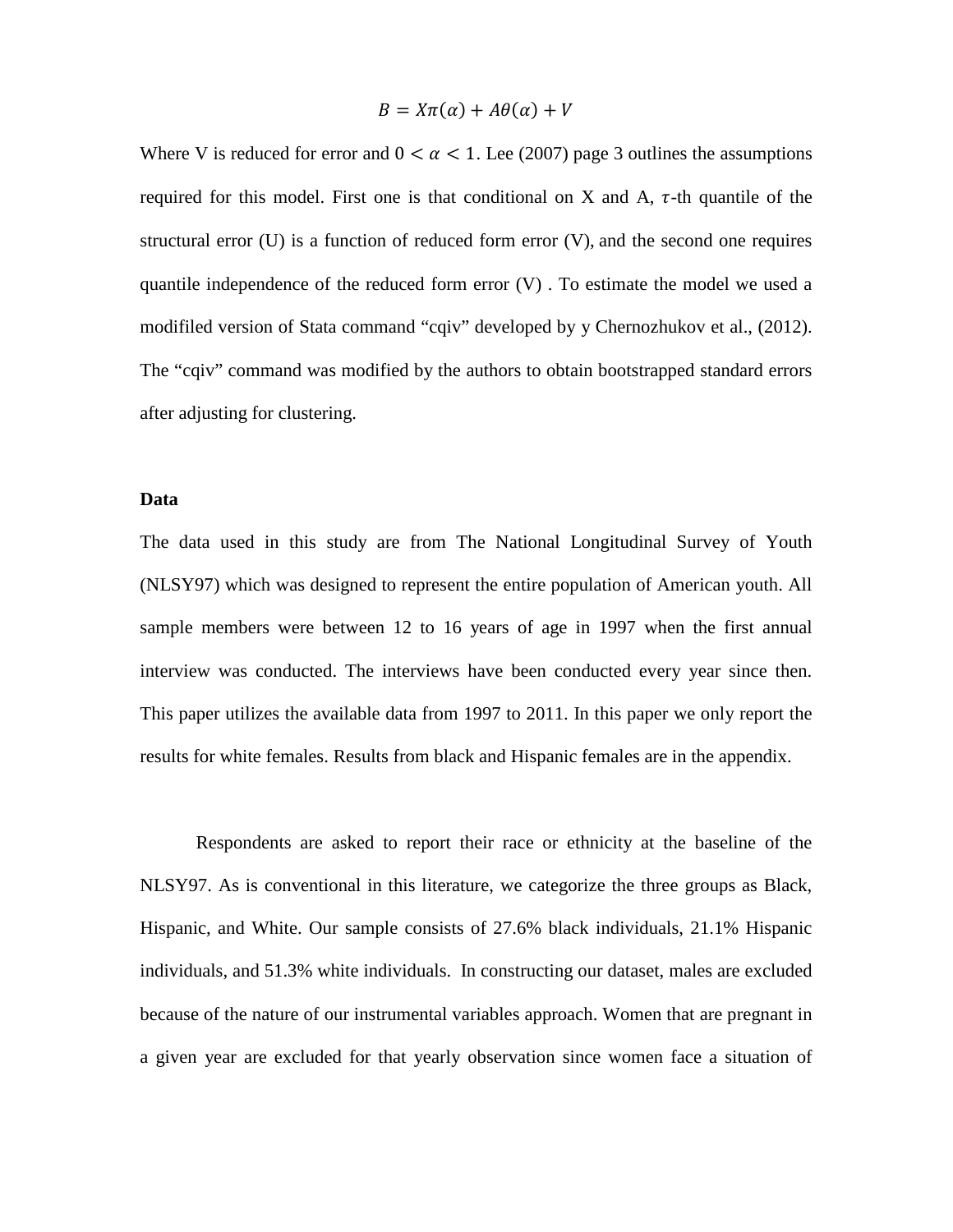unusual weight fluctuation during and after pregnancy that cannot be attributed to influencing wages in the same way that obesity does.

The NLSY97 recorded the self-reported heights and weights of respondents in each year from 1997 to 2011. The body mass index is calculated as weight in pounds<br>height in inches<sup>2</sup> X 703.0696<sup>2</sup>.

Women who are pregnant in a given year are dropped from the sample in that particular year. We include general intelligence measured by the Armed Services Vocational Aptitude Battery (ASVAB) test, and highest grade completed to control for differences in human capital attainment among individuals. In order to control for employment characteristics we control for years of actual work experience and current job tenure, current school enrollment, whether the respondent's job is part-time<sup>[3](#page-5-0)</sup>, and whether they have employer provided health insurance. Age, marital status, number of children, and region of residence are also included as regressors in our model.

Our dependent variable in the study is the hourly wage earned by the respondent at her primary job. NLSY97 calculates this variable each year. Table 1 presents the descriptive statistics for our key variables. Our sample for white women consists of 3511 person year observations from 460 women. The average wage in our sample is \$16.83 per hour (in 2011 prices). 26.1% of respondents were high school graduates, 28.4% had some college education but were not college graduates, and 25.3% were college graduates. The average age in our sample is 22.7 years. Average work experience is 6.7 years, and

<sup>&</sup>lt;sup>2</sup> The clinical classifications are: underweight (BMI < 18.5), healthy weight (18.5 < BMI  $<$  25), overweight (BMI  $>$  25), and obese (BMI  $>$  30).

<span id="page-5-0"></span> $3$  Part-time status is defined as less than 20 hours of work per week at the primary job.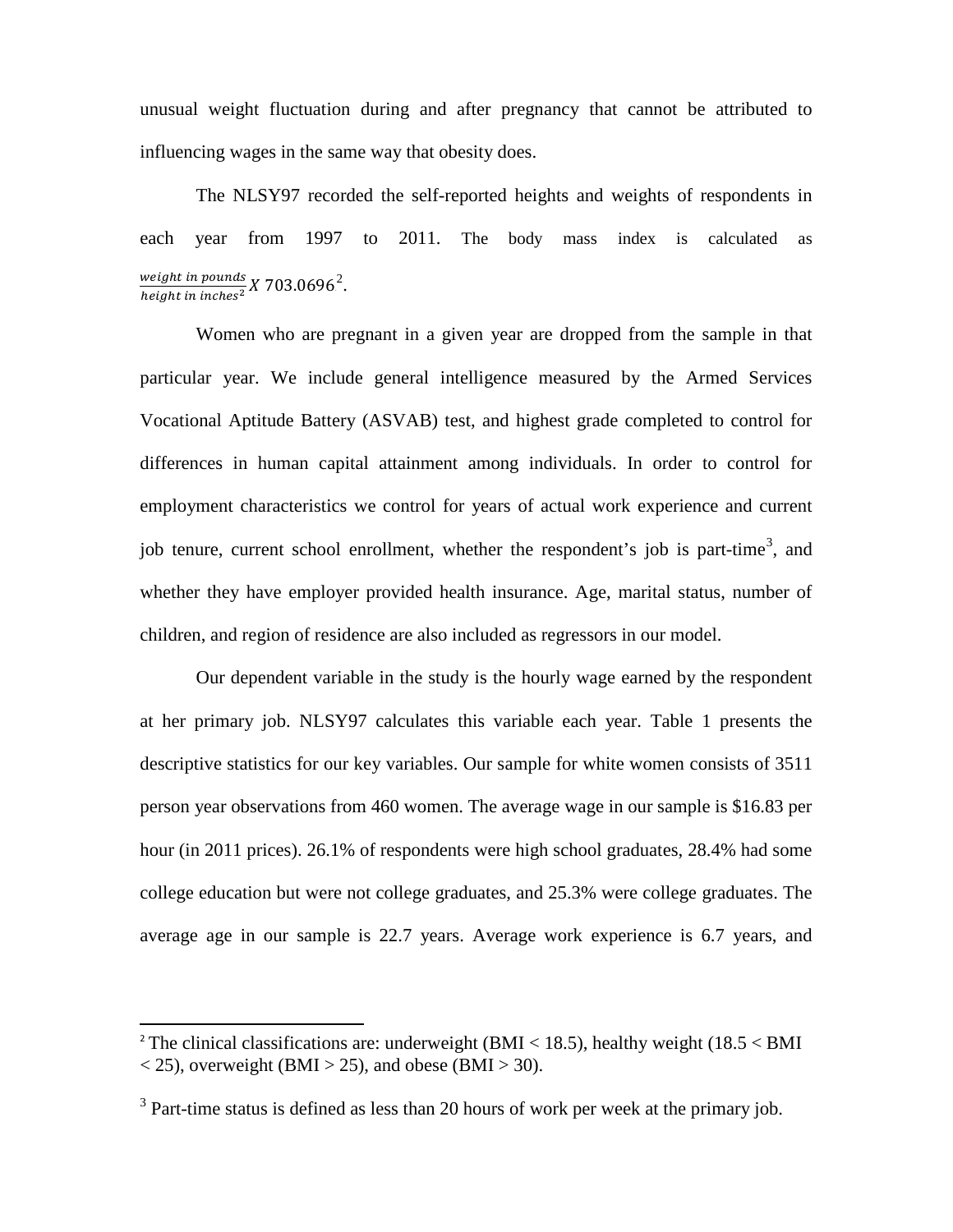average job tenure is 1.8 years. 20% are married and average number of children is 0.4. Given the average age these numbers are not surprising.

The average BMI in our sample is 25.43. Average age at menarche for a female sibling is 12.7 years in our sample which is similar to 12.6 reported in Chumlea et al (2003) for White females in the U.S.

## **Results**

We start by reporting OLS results. As shown in Table 2 OLS estimates suggest that one unit increase in BMI is associated with 1.2% decline in hourly wage for white females. Cawley (2003) reported a decline of 1.0% with that one unit increase in BMI. Next we implement linear instrumental variable estimation using sibling BMI -- the same instrument as Cawley (2003). The first stage F stat for excluded instrument is 53.7 suggesting that the instrument is strong. Our IV estimates suggest that one unit increase in BMI leads to 2.9% decline in hourly wage. IV estimates from Cawley (2003) suggest 1.7% decline in hourly wage. Thus while our estimates are somewhat larger than the estimates obtained by Cawley's (2003) using data from NLSY79, they are largely consistent with Cawley (2003).

Next we implement the IV estimates with sibling's age at menarche. This instrument has not been used in this literature before. As we argued above this instrument is more likely to be valid that sibling's BMI. Column 3 of Table 2 presents the IV estimates with this instrument. The first stage F stat for excluded instrument is 7.0 suggesting that there may be a weak instrument problem and the estimates should be treated with caution. However, all the weak-instrument robustness checks (Anderson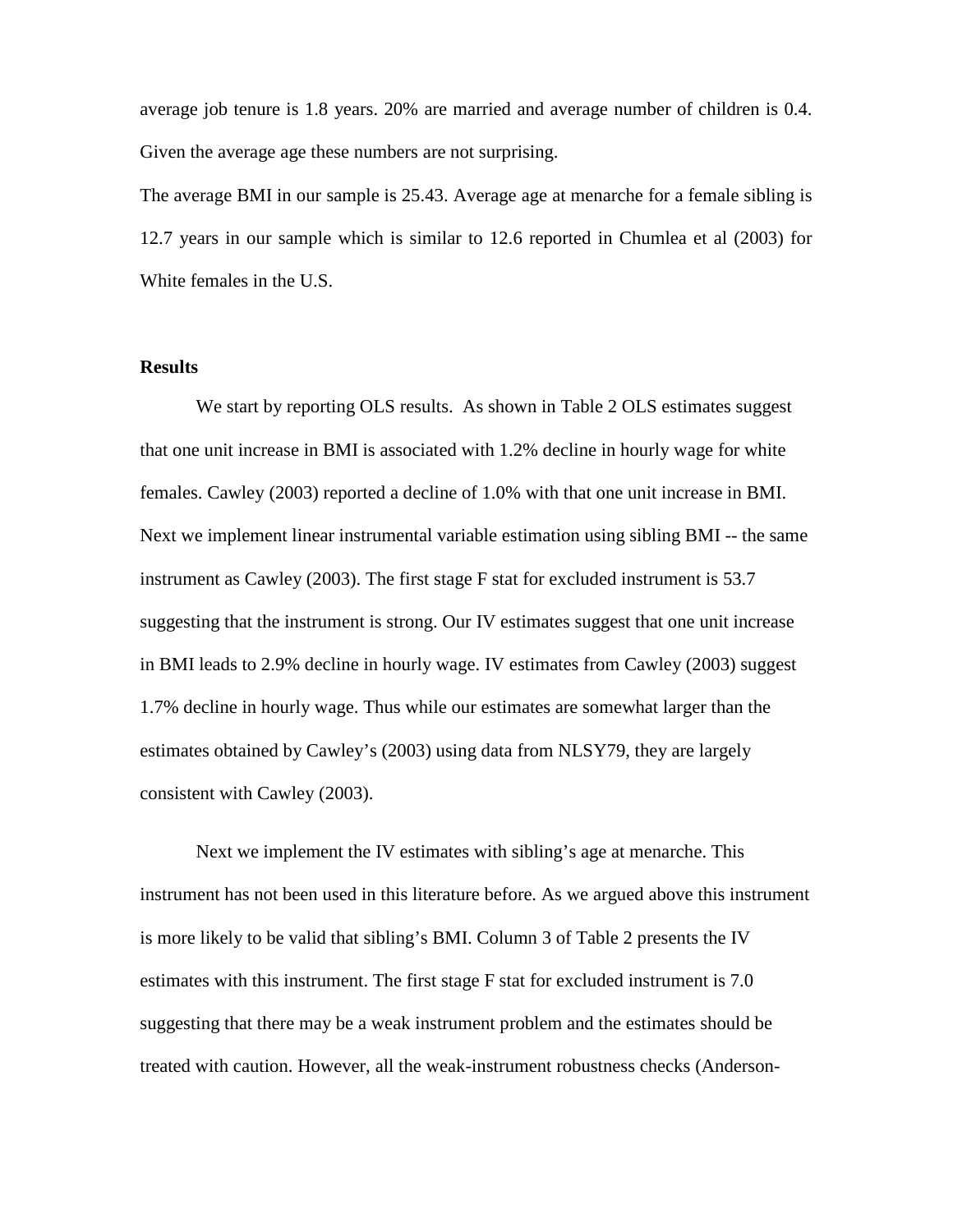Rubin Wald test statistic has a p-value of 0.007, and Stock-Wright LM S statistic has a pvalue of 0.014) suggest that the coefficient of BMI in the wage equation is different from zero. The IV estimate in this case suggests that an one unit increase in BMI leads to 5.9% decline in hourly wage. This is almost five times as large as the OLS estimate.

Next we focus on quantile regression instrumental variable estimates. As discussed above we allow for non-linear effects of BMI on wage and we allow these effects to be different across the wage distribution. Table 3 presents the results of QIV estimates with sibling's age at menarche as the instrument<sup>[4](#page-7-0)</sup>.

- 1) For the median wage worker a one unit increase in BMI in the "healthy" range (BMI between 20 and 25) is associated with 0.4% decline in wage. However, a one unit increase in BMI in the "obese" range (BMI between 30 and 35) is associated with a larger 1.1% decline in wage. In general we observe that one unit increase in BMI causes a larger and larger percentage decline in wage as BMI goes up. The estimated effects for the median wage worker are therefore not very different from the OLS estimates.
- 2) Up to the  $80<sup>th</sup>$  percentile of the wage distribution we observe that the negative effect of BMI increases with BMI. However, at the  $80<sup>th</sup>$  percentile effect is flat and at the  $90<sup>th</sup>$  percentile of wage distribution the negative effect of BMI is highest in the "healthy" range and then declines with an increase in BMI.

At this point it is worthwhile to compare our results to the two other papers that have allowed nonlinear effects of BMI on wage: Kline and Tobias (2010) and Gregory and

<span id="page-7-0"></span> $4$  Standard errors of these estimates are calculated using bootstrapping. Bootstrapping these estimators are time consuming. They are not available yet. They will be calculated soon.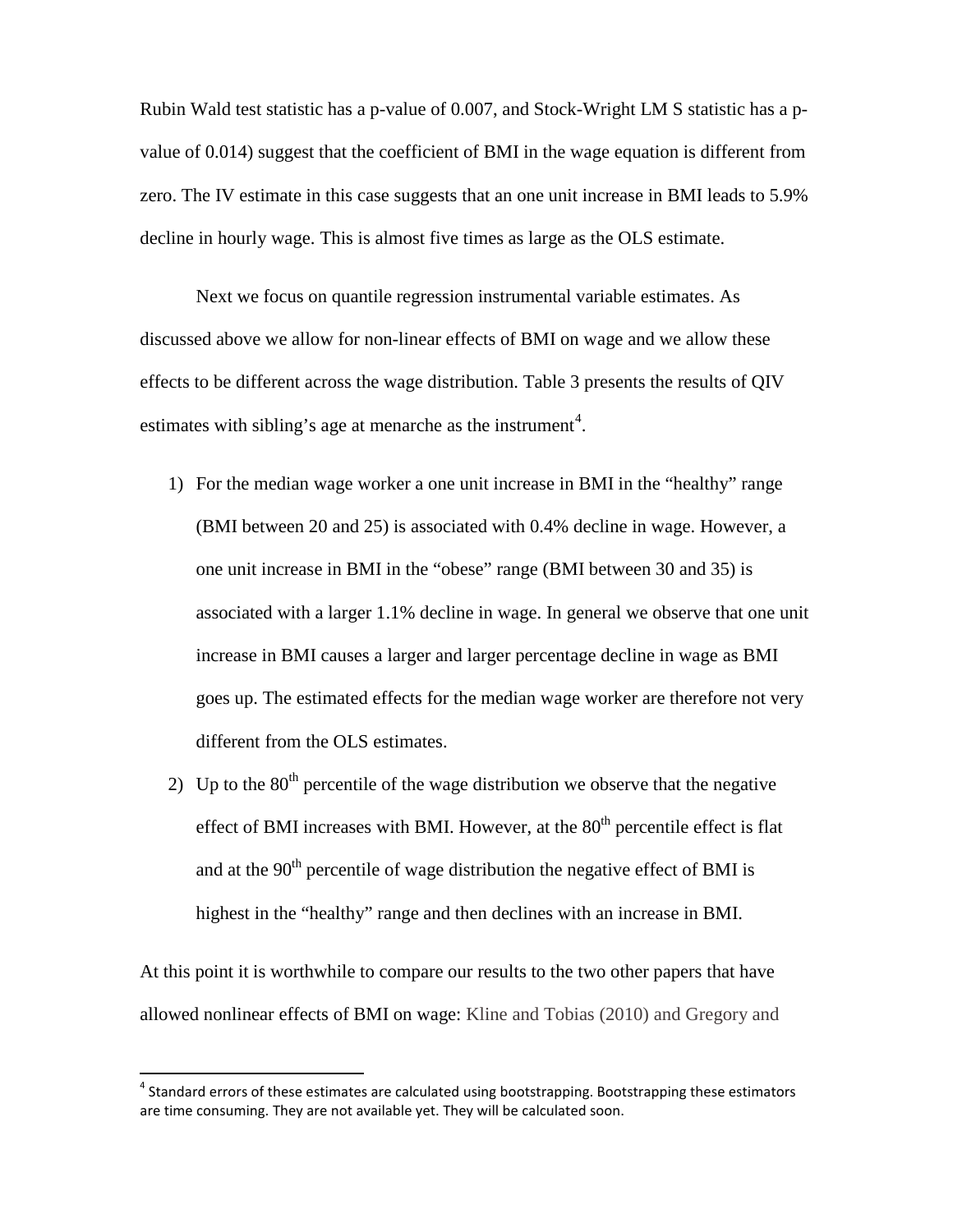Rhum (2011). Both papers report that for white females wage starts to decline while their BMI is well below 25 (i.e. still in the "healthy" range). We find the same result. However, both of those papers suggest that the negative effect of BMI on wage is highest when BMI is in mid 20s (i.e. BMI between 23 and 28). However, our results suggest that those results are most likely an artifact of mean based estimator. We show that the effect of BMI on wage is very different on different parts of wage distribution with the effect of BMI increasing with BMI till the  $80<sup>th</sup>$  percentile, flat at the  $80<sup>th</sup>$  percentile, and declining at the  $90<sup>th</sup>$  percentile. A mean based regression is most likely aggregating these patterns to produce the results reported in Kline and Tobias (2010) and Gregory and Rhum (2011).

We noted earlier in the results section that sibling's age at menarche is relatively weak. The other instrument which is sibling BMI is strong and has been widely used in this literature. Next we present the results of instrumental variable quantile regression with sibling BMI as the instrument. Panel A of Table 4 presents the results of QIV estimates with sibling as the instrument. The QIV estimates using BMI sibling's age at menarche for this sample are presented in panel B on Table 4. Estimates from panel A show that one unit increase in BMI causes a larger and larger percentage decline in wage as BMI increases up to the  $80<sup>th</sup>$  percentile. This pattern is reversed after the  $80<sup>th</sup>$  percentile of wage distribution where the negative effect of BMI is highest in the "healthy" range and then declines with an increase in BMI. Panel B shows the of instrumental variable quantile regression with sibling age at menarche as the instrument but now we are using the same sample as in panel A. The results are very similar. In fact for the median wage worker even the point estimates are exactly the same.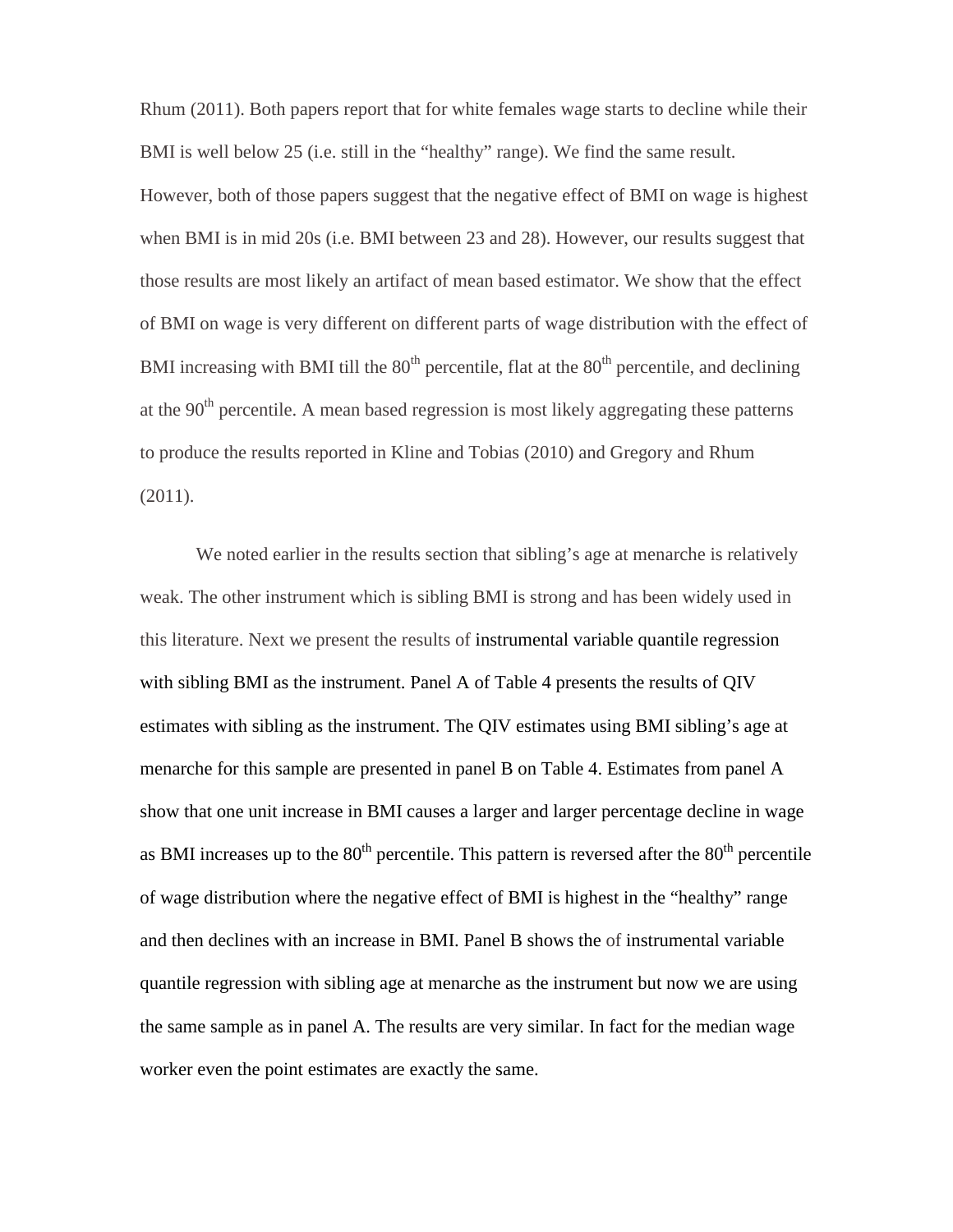The result that for most of the wage distribution the negative effect of BMI on wage increases with BMI is what one would have anticipated ex-ante. This is consistent with all three explanations discussed in the literature. First, marginal productivity may decline as a person becomes overweight or obese. Next, employer and/or consumer discrimination may cause employers to be reluctant to hire obese people (Morris, 2007) or put them in jobs that do not require interaction with customers (Han, Norton, and Stearns 2009, Han, Norton and Powell, 2011). Finally, obese individuals may experience lower wages because employers spend relatively more on the healthcare of obese employees compared to non-obese employees (Bhattacharya & Bundorf, 2009). In this case, compensation is hypothesized to be the same: wages reduce to equilibrate the increase in benefits of obese individuals. Next we restrict our attention to only those observations where the worker does not have employer provided health insurance. But even with this restriction we observe the same pattern as described above. The results are very similar irrespective of which instrument is used. Since these workers do not have employer provided health insurance an increased BMI should not lead to lower wages if higher healthcare cost was the reason. Therefore these results suggest that higher healthcare cost on obese workers may not be the only reason behind obesity penalty.

# **Conclusion**

We provide evidence that negative effects of BMI on wage are different in different parts of wage distribution. In particular we show that marginal effect of BMI on wage increases with BMI till the  $80<sup>th</sup>$  percentile as one would normally expect. However, at the  $90<sup>th</sup>$  percentile the marginal effect of BMI on wage decreases with an increase in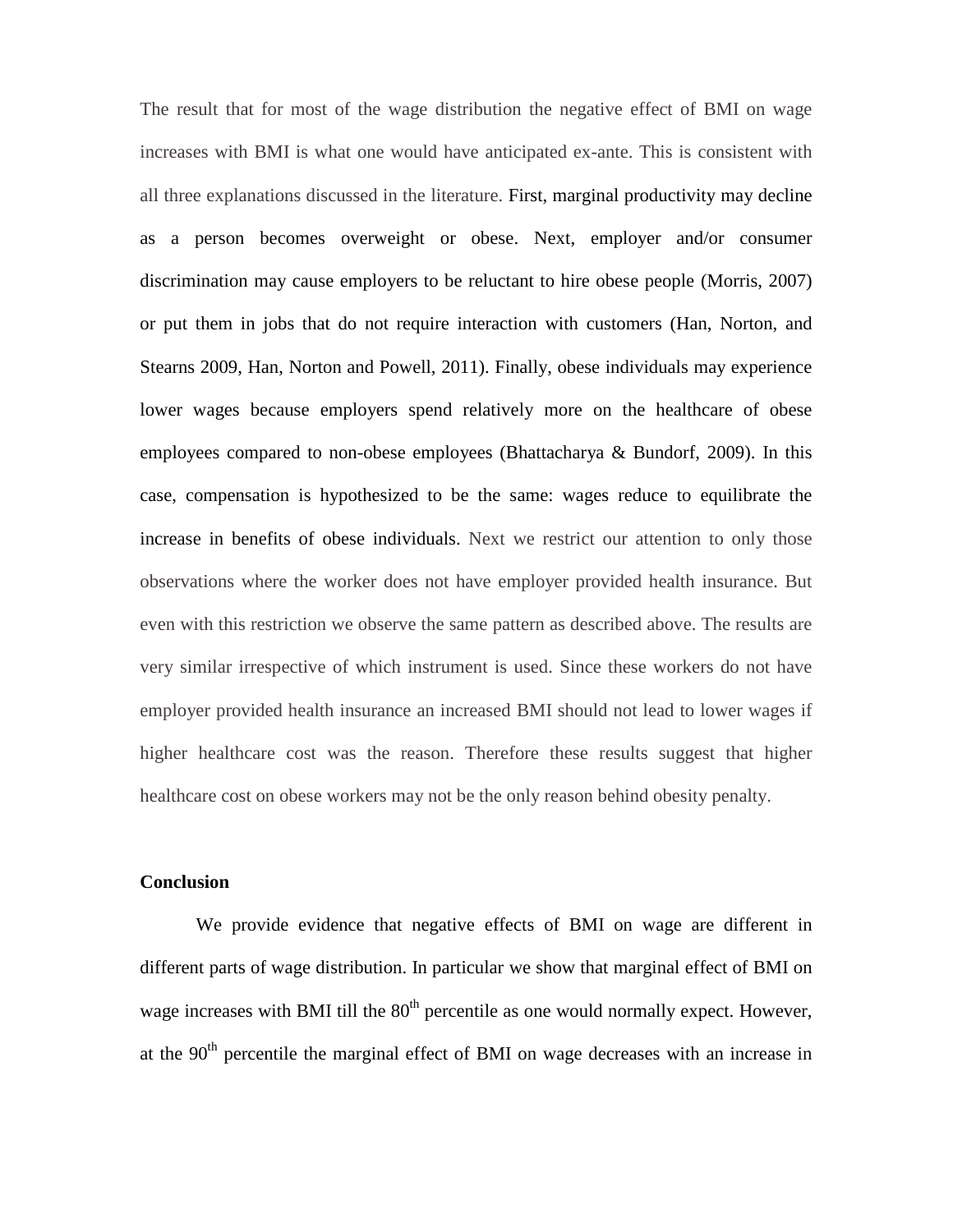BMI. This is somewhat puzzling and perhaps suggests that discrimination may be an important factor at the top of the wage distribution.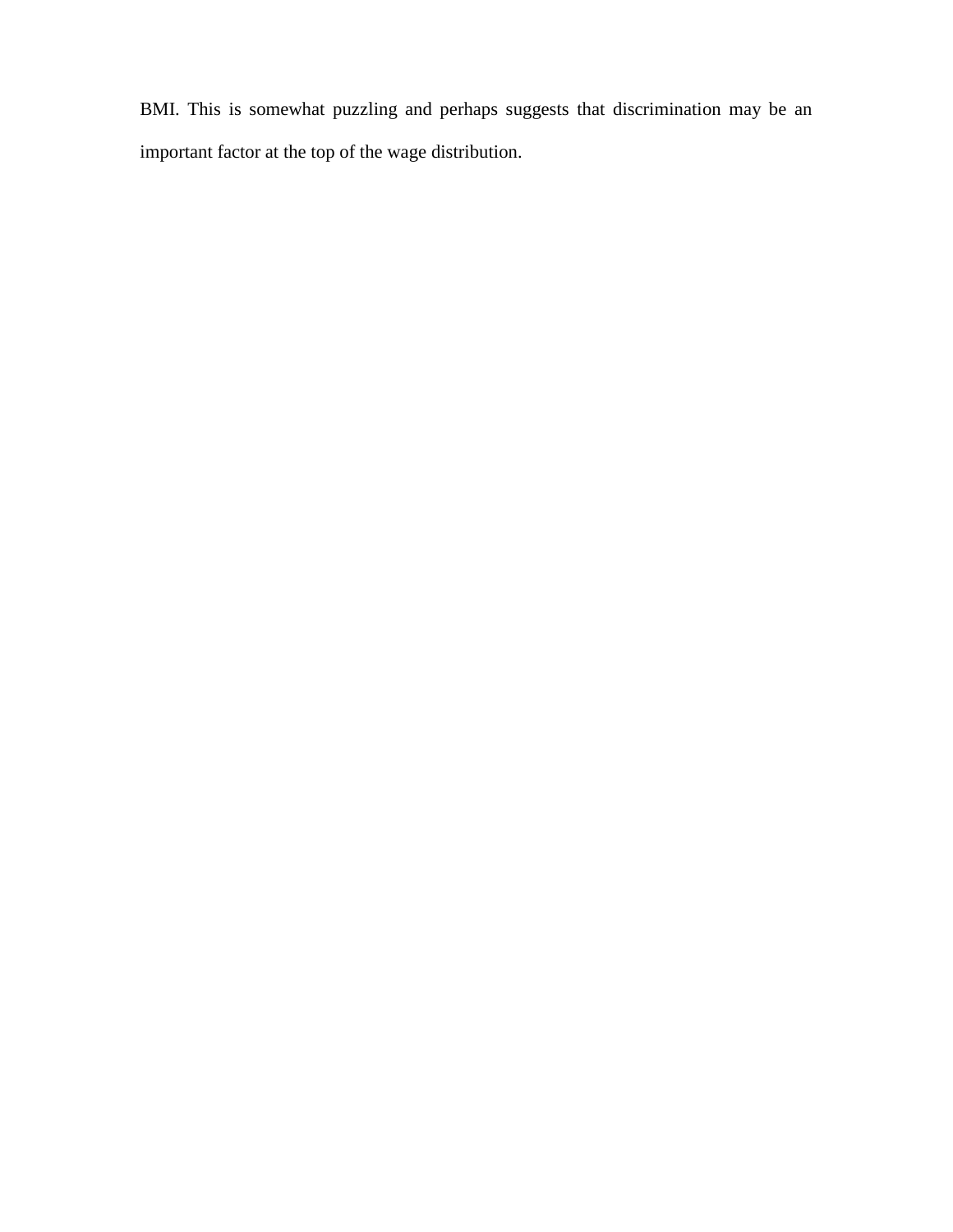#### **REFERENCES**

Atella, V., Pace, N. & D. Vuri (2008). Are employers discriminating with respect to weight? European evidence using quantile regression. *Economics and Human Biology* 6: 305-329.

- Averett, S. & S. Korenman (1996). The conomic Reality of the Beauty Myth. *Journal of Human Resources* 31(2): 304-30.
- Baum, C. & W. Ford (2004). The wage effects of obesity: a longitudinal study. *Health Economics* 13: 885-899.

Bhattacharya, J. & M. Bundorf (2009). The incidence of the healthcare costs of obesity. *Journal of Health Economics* 28: 649-658.

Cawley, J. (2004). The Impact of Obesity on Wages. *The Journal of Human Resources* 39(2): 451-474.

Chumlea, William Cameron, Christine M. Schubert, Alex F. Roche, Howard E. Kulin,

Peter A. Lee, John H. Himes, and Shumei S. Sun. "Age at menarche and racial comparisons in US girls." *Pediatrics* 111, no. 1 (2003): 110-113.

Goel, R. K. (2006). Obesity: An Economic and Financial Perspective. *Journal of Economics and Finance* 30(3): 317-324.

Han, E., Norton, C. & L. Powell (2011). Direct and indirect effects of body weight on adult wages. *Economics and Human Biology* 9: 381-392.

- Johar, M.. & H. Katayama (2012). Quantile regression analysis of body mass and wages. *Health Economics* 21: 597-611.
- Lakdawalla, D., & Philipson, T. (2009). The Growth of Obesity and Technology Change. *Economics & Human Biology* 7(3): 283-293.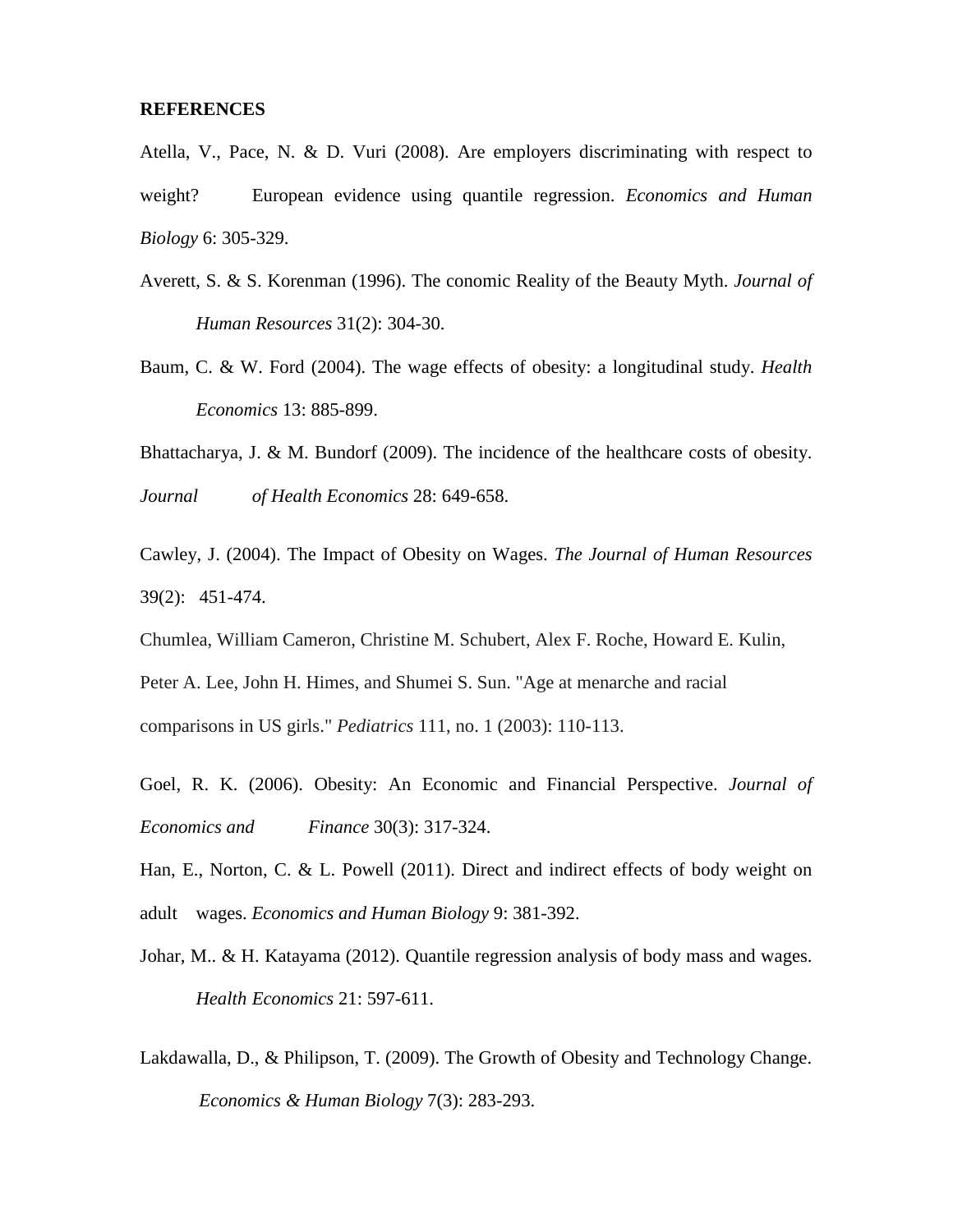Majumder, M. A. (2013). Does obesity matter for wages? Evidence from the United States. *Economics Papers* 32(2): 200-217.

Pagan, J. & A. Davila (1997). Obesity, Occupational Attainment, and Earnings. *Social Science Quarterly* 8(3): 756-70.

Register, C. & D. Williams (1980). Wage Effects of Obesity among Young Workers. *Social Science Quarterly* 71(1):130-41.

Smith, G.D., Sterne, J.A.C., Fraser, A., Tynelius, P., Lawlor, D.A., Rasmussen, F., 2009. The association between BMI and mortality using offspring BMI as an indicator of own BMI: large intergenerational mortality study. BMJ 339 (December), b5043.

Trikudanathan, S & et.al. (2013). Association of female reproductive factors with body composition: the Framingham Heart Study. *Journal of Clinical Endocrinology & Metabolism* 98(1): 236-44.

Wada, R. & E. Tekin (2010). Body composition and wages. *Economics and Human Biology* 8: 242-254.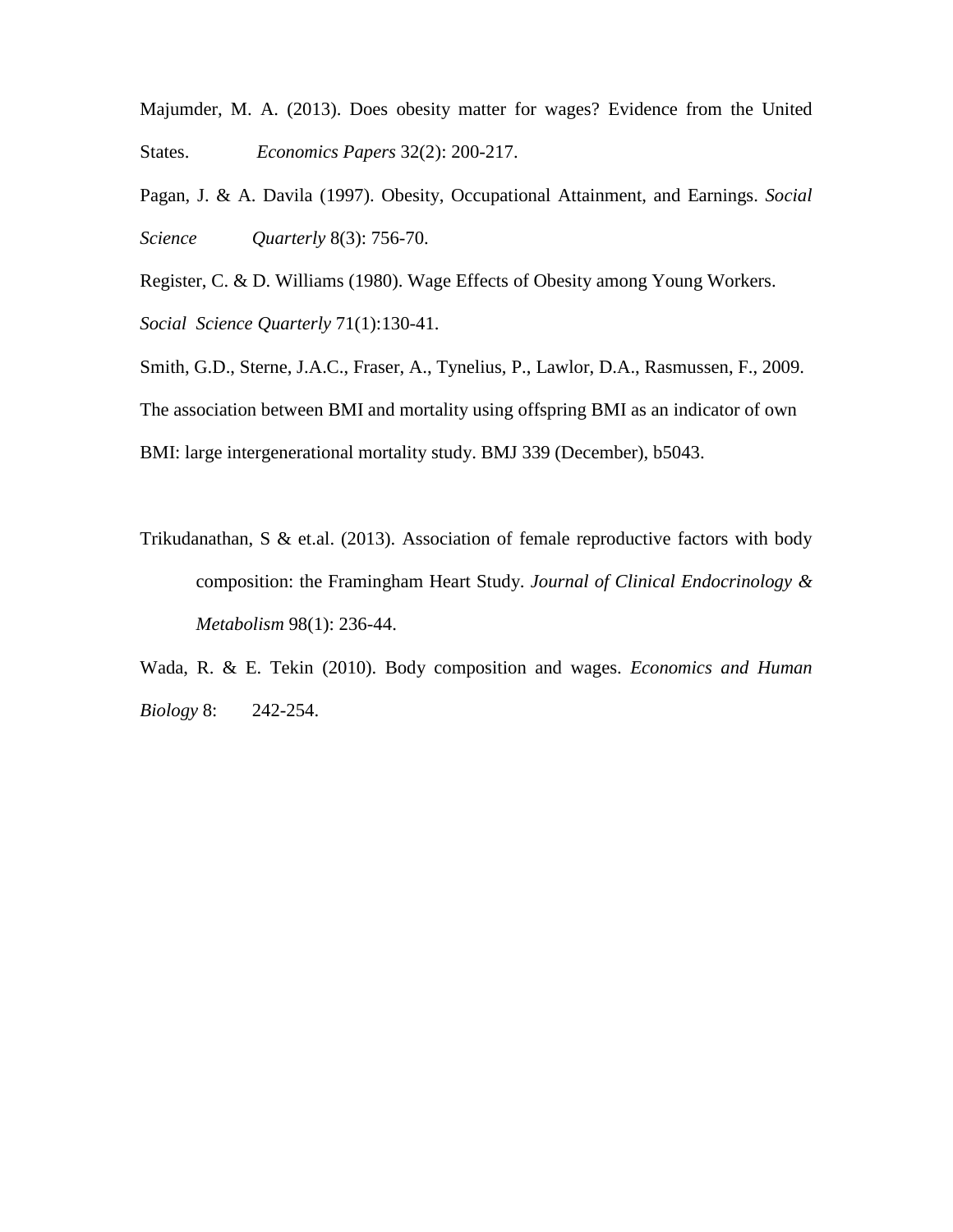# Table 1: Summary statistic

|                         | Mean/percentage | <b>SD</b> |
|-------------------------|-----------------|-----------|
| Real wage (2011 \$)     | 17.05           | 4.91      |
| Age                     | 22.84           | 3.82      |
| Tenure                  | 1.85            | 2.08      |
| Work experience         | 6.69            | 3.61      |
| High school graduate    | 0.26            | 0.44      |
| Some college            | 0.28            | 0.45      |
| College graduate        | 0.26            | 0.44      |
| Married                 | 0.21            | 0.41      |
| Enrolled                | 0.37            | 0.48      |
| Number of Children      | 0.41            | 0.80      |
| Northeast               | 0.19            | 0.39      |
| Northcentral            | 0.30            | 0.46      |
| South                   | 0.33            | 0.47      |
| Insurance               | 0.39            | 0.49      |
| <b>BMI</b>              | 24.52           | 5.47      |
| Sibling BMI             | 24.66           | 5.58      |
| Age at menarche         | 12.76           | 1.31      |
| Sibling age at menarche | 12.73           | 1.30      |
|                         | 4069            |           |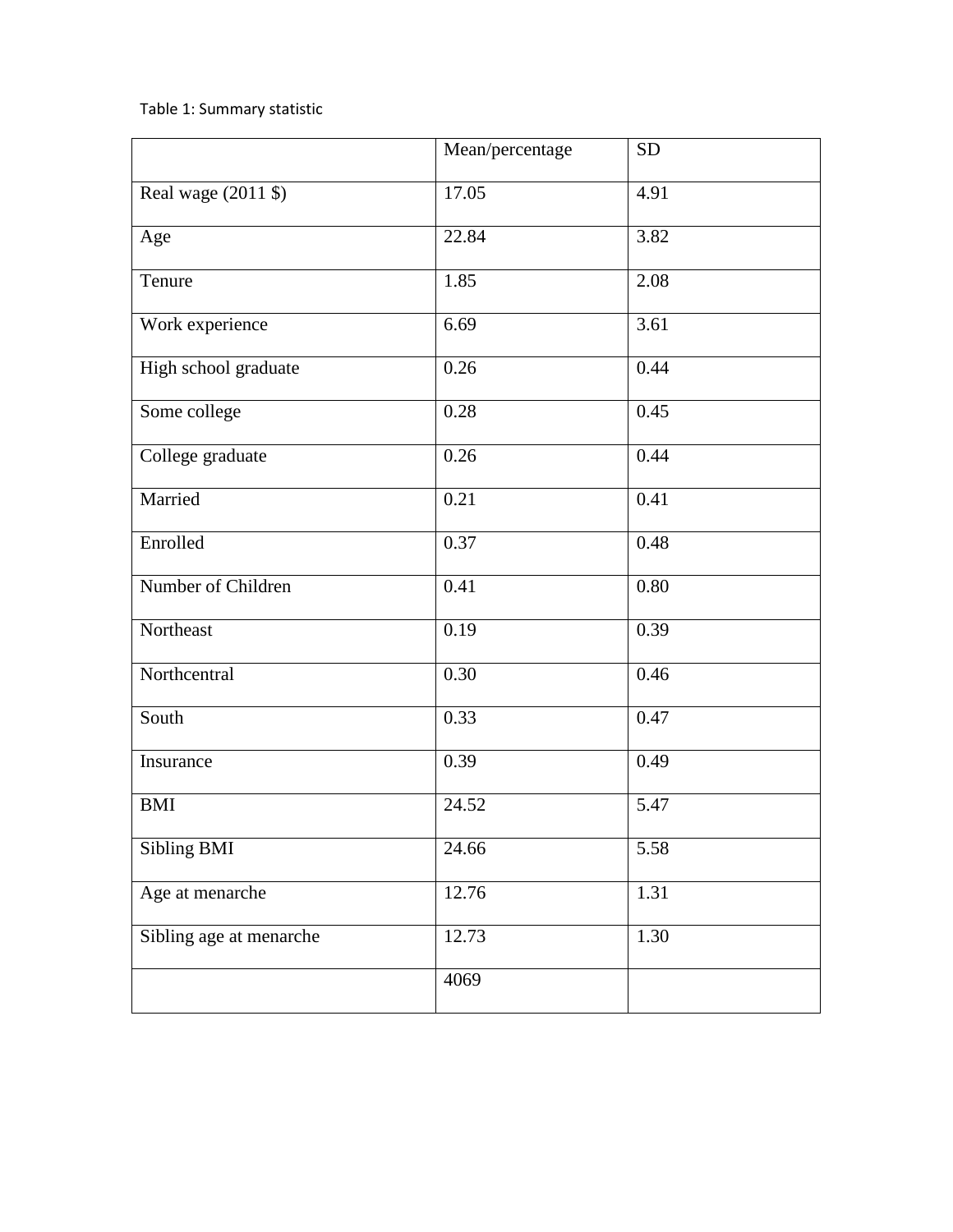|              | <b>OLS</b>  |         | IV (sibling BMI) |         | IV (sibling age at |         |  |
|--------------|-------------|---------|------------------|---------|--------------------|---------|--|
|              |             |         |                  |         | menarche)          |         |  |
|              | Coefficient | sd      | Coefficient      | sd      | Coefficient        | sd      |  |
| <b>BMI</b>   | $-0.013$    | $-5.85$ | $-0.028$         | $-3.83$ | $-0.059$           | $-2.25$ |  |
| age          | 0.019       | 0.38    | 0.041            | 0.72    | 0.086              | 1.24    |  |
| age2         | 0.000       | $-0.08$ | $-0.001$         | $-0.42$ | $-0.001$           | $-0.93$ |  |
| yrten        | 0.057       | 4.45    | 0.059            | 4.42    | 0.056              | 4.05    |  |
| yrten2       | $-0.004$    | $-3.08$ | $-0.005$         | $-3.25$ | $-0.005$           | $-3.24$ |  |
| exp          | 0.009       | 0.55    | 0.016            | 0.88    | 0.011              | 0.56    |  |
| exp2         | 0.000       | 0.27    | 0.000            | 0.14    | 0.001              | 0.58    |  |
| ehs          | 0.065       | 2.08    | 0.069            | 1.97    | 0.060              | 1.44    |  |
| esomecoll    | 0.153       | 4.06    | 0.134            | 3.19    | 0.130              | 2.54    |  |
| ecoll        | 0.373       | 7.54    | 0.335            | 5.87    | 0.286              | 3.73    |  |
| married      | 0.045       | 1.37    | 0.054            | 1.48    | 0.057              | 1.5     |  |
| enrollment_  | $-0.058$    | $-2.18$ | $-0.043$         | $-1.56$ | $-0.073$           | $-2.37$ |  |
| children_    | $-0.035$    | $-1.71$ | $-0.032$         | $-1.43$ | $-0.017$           | $-0.59$ |  |
| northeast    | $-0.001$    | $-0.03$ | 0.004            | 0.09    | 0.042              | 0.73    |  |
| northcentral | $-0.091$    | $-2.35$ | $-0.084$         | $-1.98$ | $-0.067$           | $-1.34$ |  |
| south        | $-0.063$    | $-1.6$  | $-0.062$         | $-1.45$ | $-0.026$           | $-0.52$ |  |
| insurance_   | 0.202       | 6.87    | 0.225            | 7.15    | 0.239              | 6.4     |  |
| $_{cons}$    | 1.329       | 2.43    | 1.384            | 2.32    | 1.565              | 2.56    |  |
| # obs        | 4069        |         | 3609             |         | 4069               |         |  |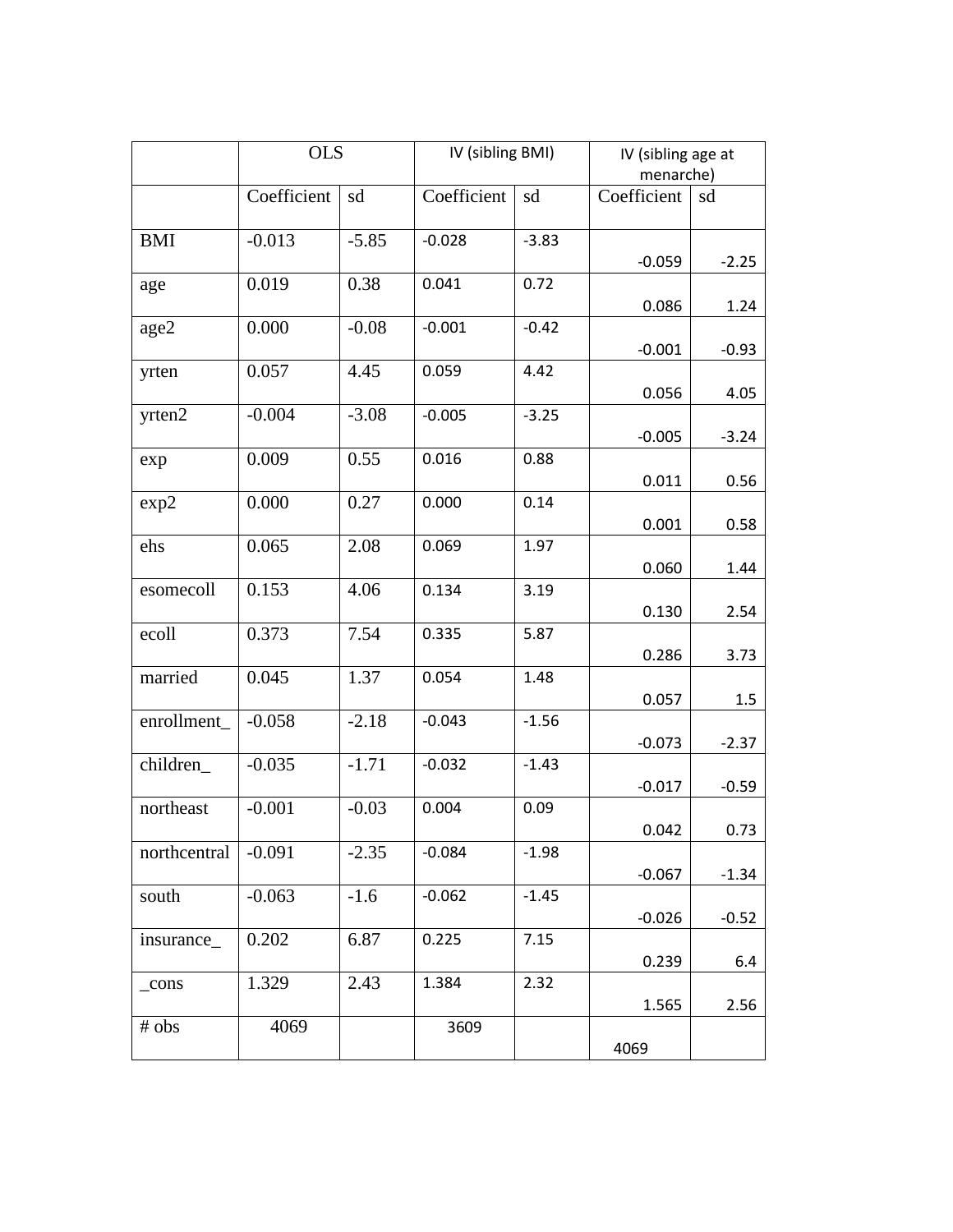|            | Wage quantile |        |        |        |        |        |        |        |        |
|------------|---------------|--------|--------|--------|--------|--------|--------|--------|--------|
| <b>BMI</b> | 10            | 20     | 30     | 40     | 50     | 60     | 70     | 80     | 90     |
| range      |               |        |        |        |        |        |        |        |        |
| $15 - 20$  | 0.7           | 0.4    | 0.6    | 0.2    | $-0.1$ | $-0.3$ | $-0.4$ | $-1.1$ | $-3.4$ |
| $20 - 25$  | 0.2           | $-0.1$ | 0.1    | $-0.2$ | $-0.4$ | $-0.6$ | $-0.7$ | $-1.2$ | $-2.8$ |
| $25 - 30$  | $-0.4$        | $-0.5$ | $-0.4$ | $-0.6$ | $-0.8$ | $-0.9$ | $-1.1$ | $-1.3$ | $-2.2$ |
| 30-35      | $-0.9$        | $-0.9$ | $-0.9$ | $-1.0$ | $-1.1$ | $-1.2$ | $-1.5$ | $-1.3$ | $-1.6$ |
| $35 - 40$  | $-1.4$        | $-1.3$ | $-1.4$ | $-1.4$ | $-1.4$ | $-1.5$ | $-1.9$ | $-1.4$ | $-1.0$ |

Table 3: QIV estimates: effect of BMI on log wage